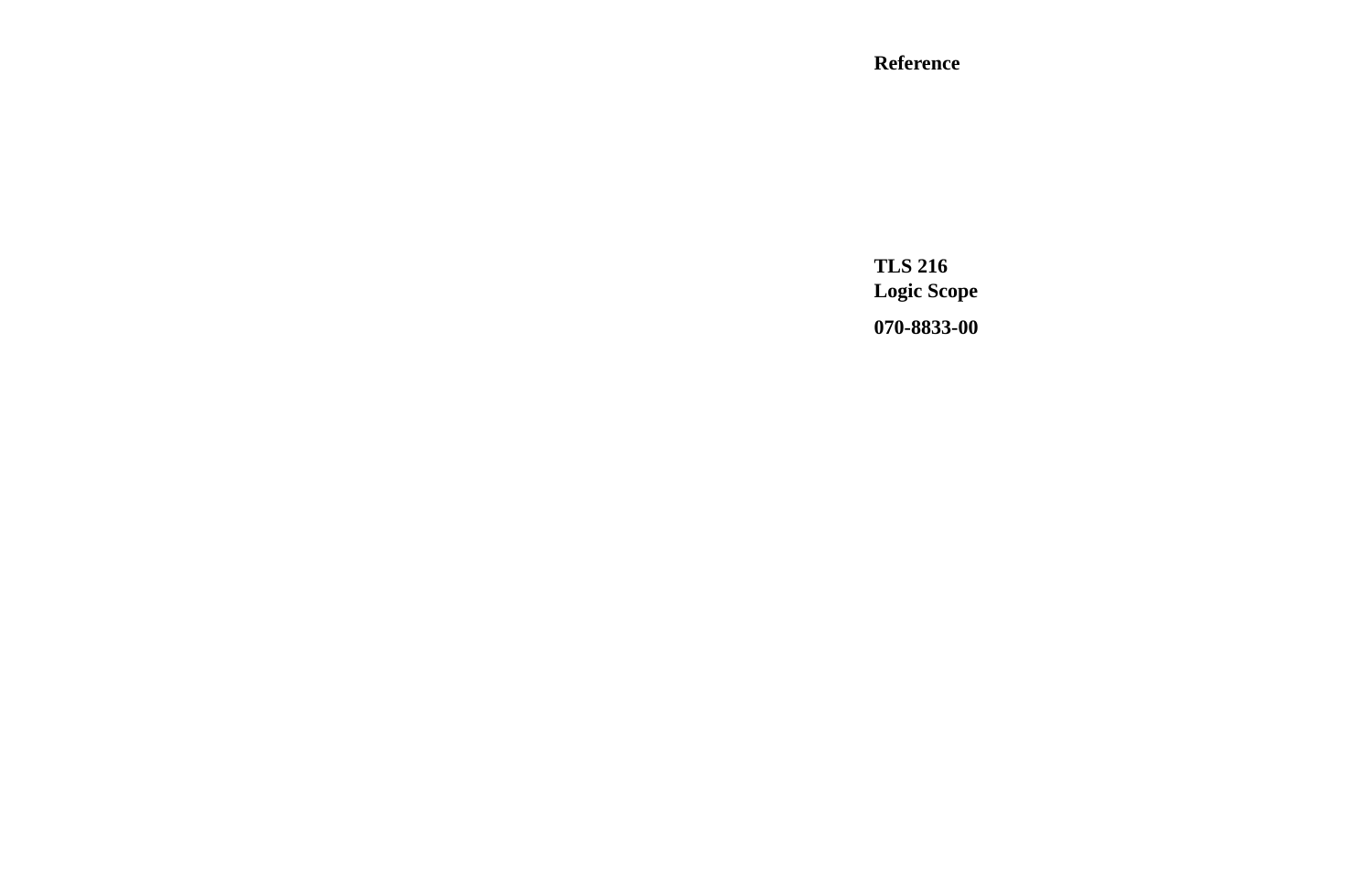



- **EXAMPLE PREST SAVE/RECALL WAVEFORM, and use the menu buttons to save a waveform to a file or** recall it from a file.
- Press SAVE/RECALL SETUP, and use the menu buttons to save a setup to a file or recall it from a file.
- Press File Utilities in the Save/Recall Waveform, Save/Recall Setup, or Hardcopy menus to access utilities that create directories, copy files, and do other operations in the logic scope file system.

## **To Display Help On Screen:**







**To Perform Other File System Operations:**



Copyright Tektronix, Inc., 1993. Printed in U.S.A. First Printing: September 1993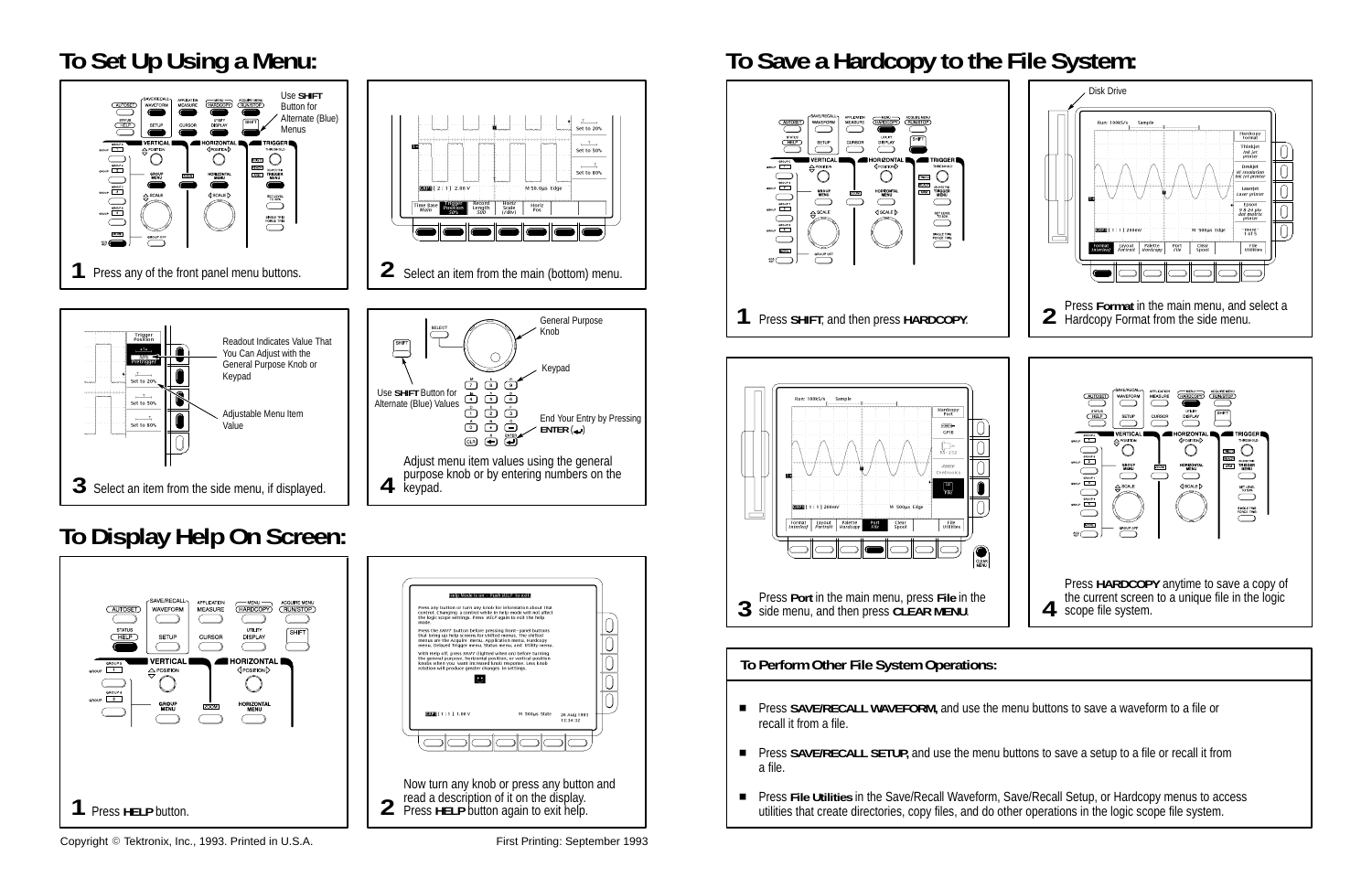### **To Take Measurements Automatically: To Probe Your Digital Circuit:**

|                                                                  | <b>Automated Measurement Selections</b> |                          |                                     |                             |                        |                                            |                            |                 |                           |  |
|------------------------------------------------------------------|-----------------------------------------|--------------------------|-------------------------------------|-----------------------------|------------------------|--------------------------------------------|----------------------------|-----------------|---------------------------|--|
|                                                                  |                                         |                          | <b>Select</b><br><b>Measurement</b> |                             |                        |                                            |                            |                 |                           |  |
| Select<br>Measurement<br>FF<br>Period                            |                                         | ا∱⊹<br>Period            | Rise Time                           | Delay                       | High                   | Pk-Pk                                      | ्≻√े<br>Mean               | "≏<br>Area      | $\sqrt{4}$<br><b>Skew</b> |  |
| FF<br>Frequency<br>$\overline{\phantom{a}}$<br>interlectedential |                                         | ∱<br>Ŀ<br>Frequency      | <b>Fall Time</b>                    | ⊰≫∕<br>Phase                | NLC.<br>Low            | $-\gamma$<br>Amplitude                     | بجيءجن<br>Cycle Mean       | ₩<br>Cycle Area | Тo<br>$1$ of $8$          |  |
| Positive<br>Width<br>$\sqrt{2}$<br>Negative<br>Width             |                                         | Positive<br>Width        | ł₹<br>Positive<br>Duty Cycle        | FUUFL<br><b>Burst Width</b> | M<br>Max               | $\equiv$<br>Positive<br>Overshoot          | JV.<br><b>RMS</b>          | 算<br>Setup      |                           |  |
| $-more-$<br>Seq<br>$1$ of $8$<br>Snapshot                        |                                         | <b>Negative</b><br>Width | ஈ<br>- ∗<br>Negative<br>Duty Cycle  |                             | Min                    | mla <del>ma</del><br>Negative<br>Overshoot | <b>XA</b><br>Cycle RMS     | 拌<br>Hold       |                           |  |
| Select up to four<br>measurements.                               |                                         | -more-<br>$1$ of $8$     | $-$ more $-$<br>$2$ of $8$          | -more-<br>3 of 8            | $-$ more $-$<br>4 of 8 | $-$ more $-$<br>5 of 8                     | $-$ more $-$<br>$6$ of $8$ | -more<br>7 of 8 |                           |  |

- Press a Group selection buttons (GROUP 1, **GROUP 2**, and so on) to select the group.
- Use the Group menu to access the Group Definition and select the channel.
- Select a measurement. It will be taken on the selected channel in the selected group.





Attach a probe to each of up to 16 contiguous channel inputs that you want to include in a waveform group (a group of eight is shown).

**2** Form other groups as needed from any unused contiguous channels using the same process as above.





#### **To Select a Signal for Measurement:**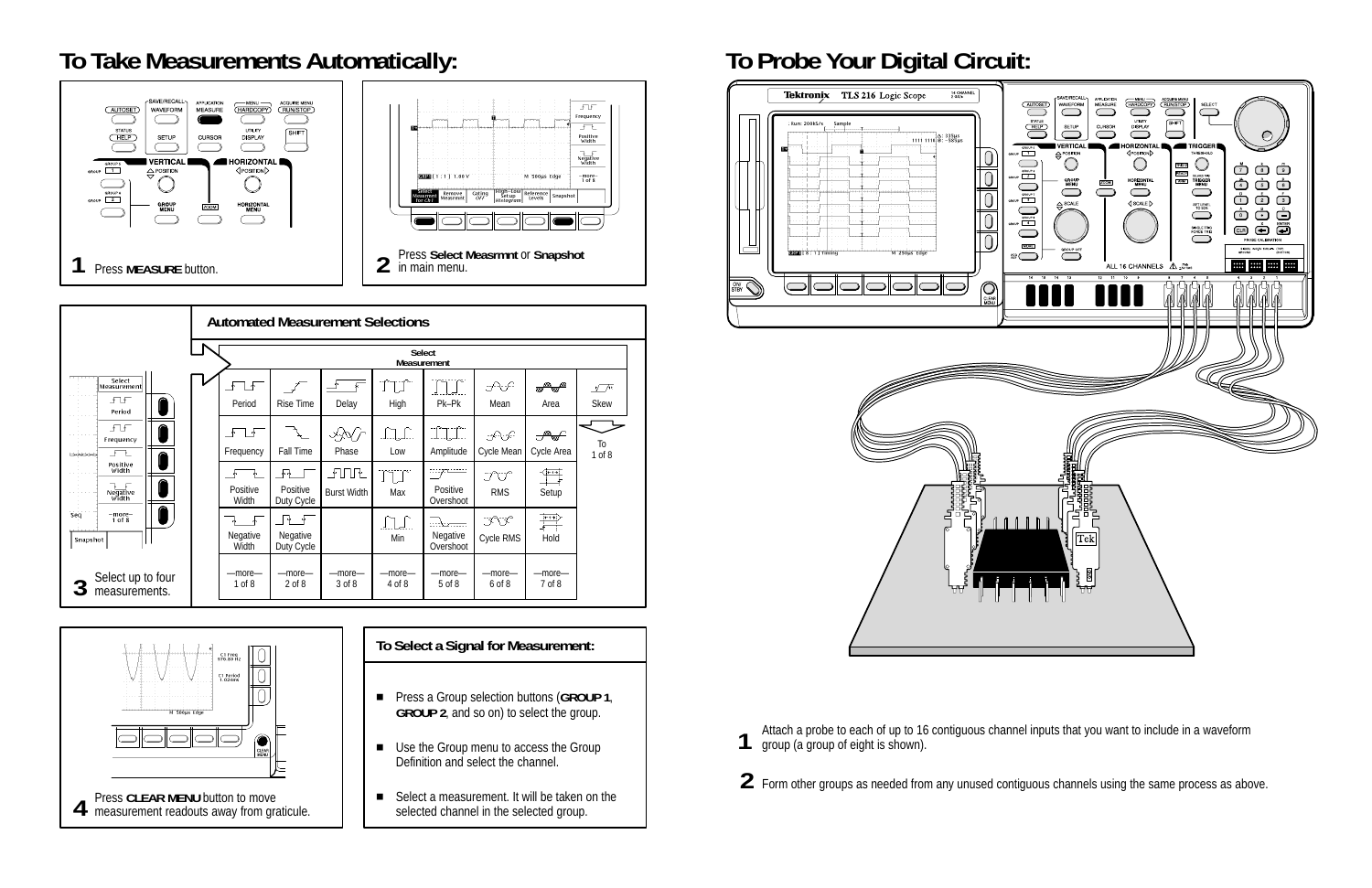

### **To Choose an Acquisition Mode:**



## **To Choose a Display Mode:**



### **How the Acquisition Modes Work:**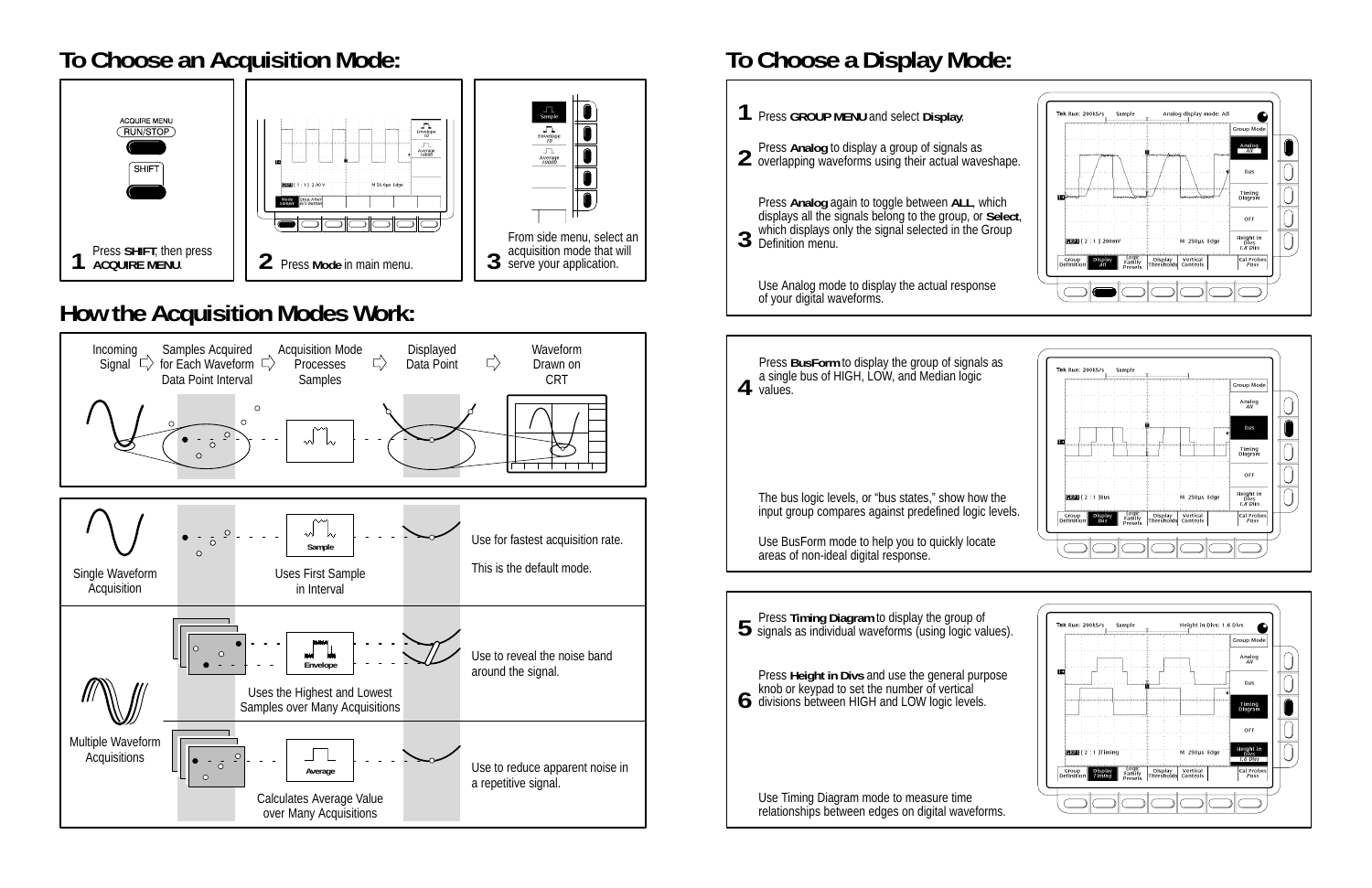# **To Display a Waveform Group: To Take Measurements With Cursors:**













|                                                                                                    | GROUE            |
|----------------------------------------------------------------------------------------------------|------------------|
|                                                                                                    |                  |
|                                                                                                    |                  |
|                                                                                                    |                  |
| Press the <b>SHIFT</b> button to change the rate of the<br><b>VERTICAL and HORIZONTAL POSITION</b> |                  |
| knobs, and the general purpose knob.                                                               | ACO <sub>1</sub> |



# **To Speed Up Knob Adjustments:**